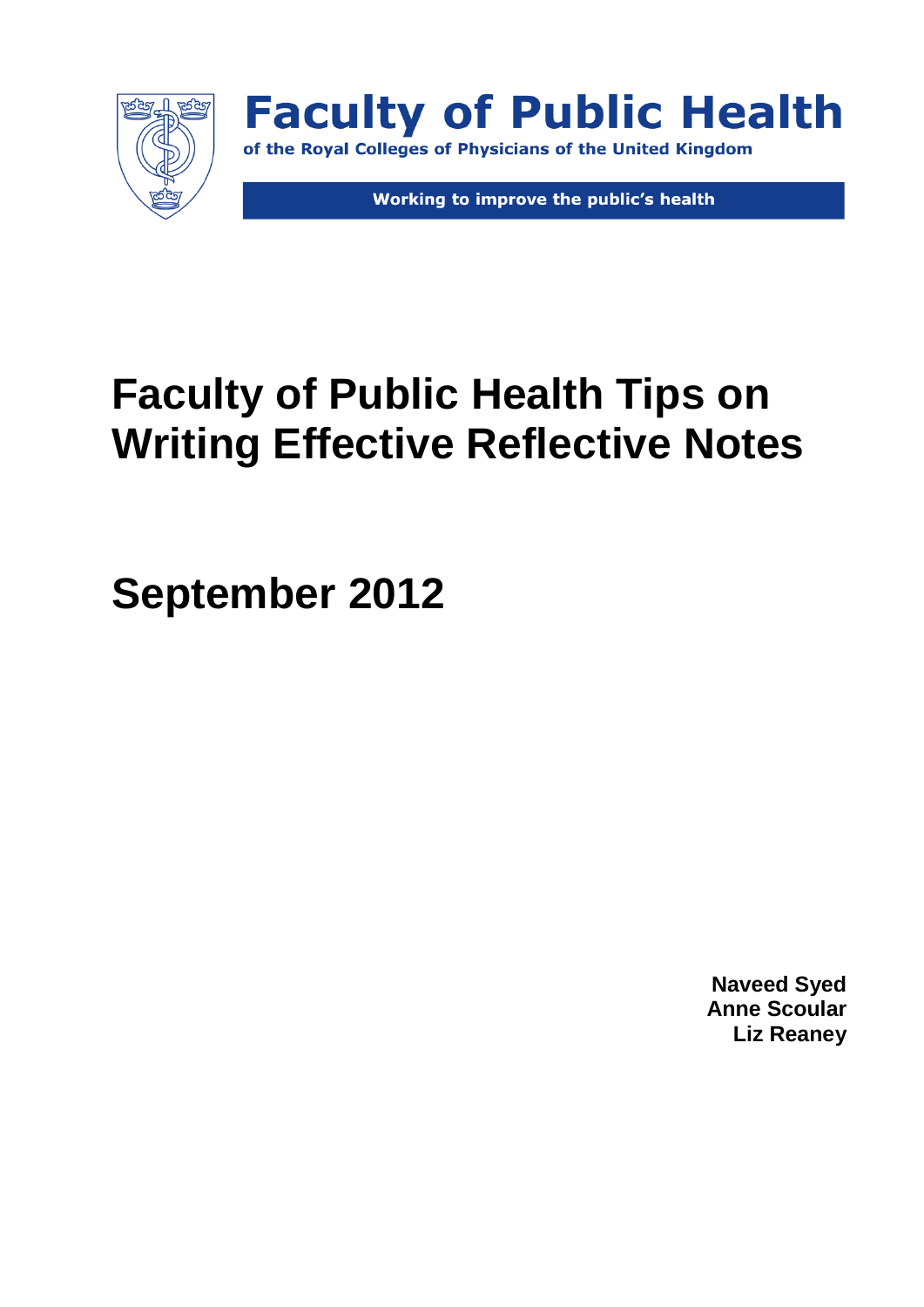<span id="page-1-0"></span>

| 1                       |     |                                                                                           |  |  |  |  |
|-------------------------|-----|-------------------------------------------------------------------------------------------|--|--|--|--|
|                         | 1.1 |                                                                                           |  |  |  |  |
|                         | 1.2 |                                                                                           |  |  |  |  |
|                         | 1.3 |                                                                                           |  |  |  |  |
| $\overline{2}$          |     |                                                                                           |  |  |  |  |
|                         | 2.1 |                                                                                           |  |  |  |  |
|                         | 2.2 | Why reflect - what are the benefits to the Practitioner? -----------------------------5   |  |  |  |  |
| $\overline{\mathbf{3}}$ |     |                                                                                           |  |  |  |  |
| 4                       |     |                                                                                           |  |  |  |  |
|                         | 4.5 |                                                                                           |  |  |  |  |
|                         |     | 4.5.1                                                                                     |  |  |  |  |
|                         |     | 4.5.2                                                                                     |  |  |  |  |
|                         |     | 4.5.3                                                                                     |  |  |  |  |
| 5                       |     |                                                                                           |  |  |  |  |
|                         | 5.1 |                                                                                           |  |  |  |  |
|                         | 5.2 | Interpretation & Analysis (probably the most important bit) --------------------------- 9 |  |  |  |  |
|                         | 5.3 |                                                                                           |  |  |  |  |
| 6                       |     |                                                                                           |  |  |  |  |
| 7                       |     |                                                                                           |  |  |  |  |

## <span id="page-1-1"></span>**Table of Tables, Figures & Boxes**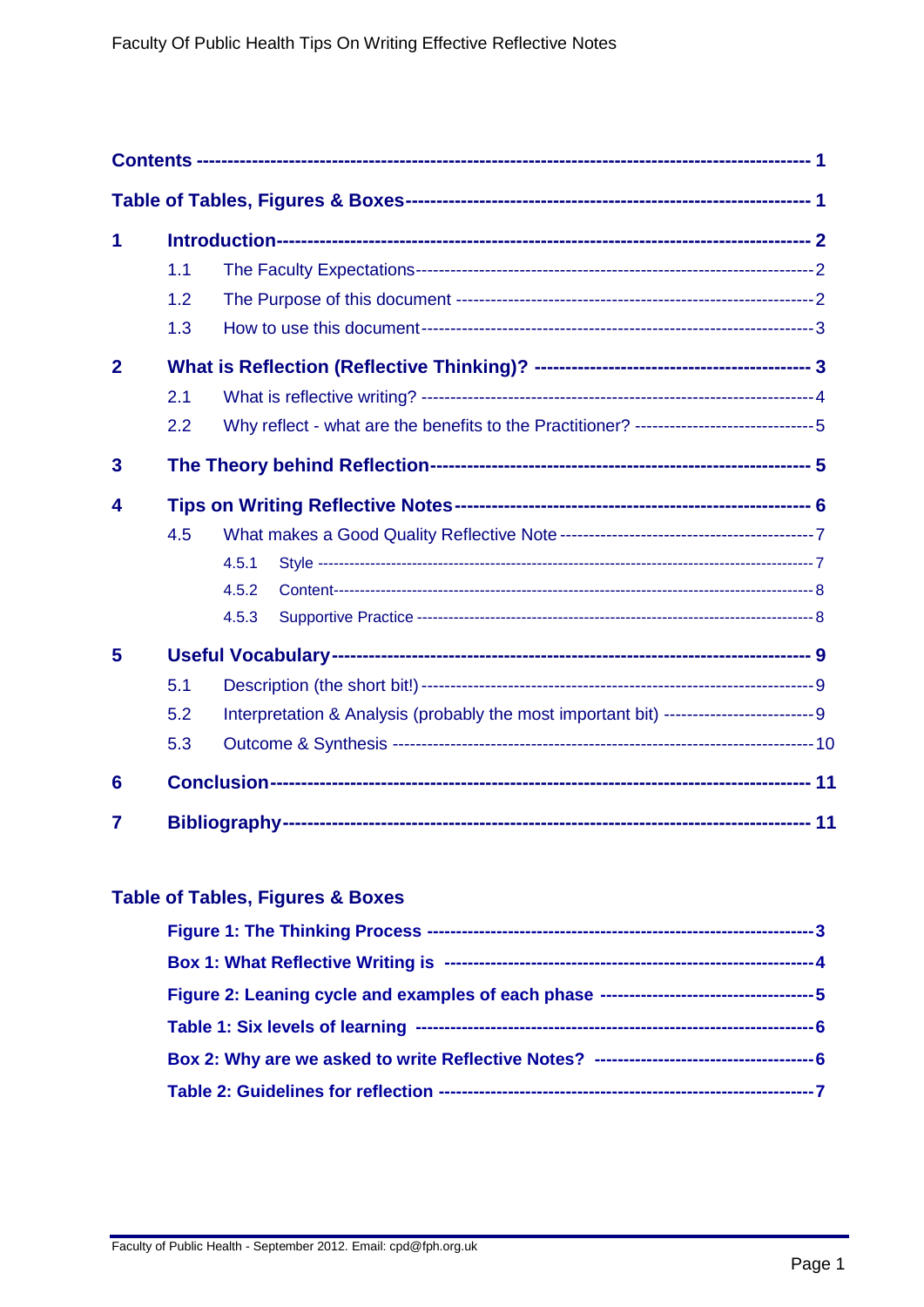## <span id="page-2-0"></span>**1 Introduction**

*'In school, we think about math, and we think about spelling, and we think about grammar. But who ever heard of thinking about thinking? … If we think about electricity, we can understand it better, but when we think about thinking, we seem to understand ourselves better.'* 

Harry Stottlemeier (Lipman, 1982, p. 17).

At all stages of Public Health Professionalism and related education, people are now being asked to keep a learning portfolio, which usually includes some reflective writing. This will be more important with Revalidation. This learning tool is very familiar to those newly graduated from universities or medical school but it somewhat more unfamiliar and difficult for others who are not trained to think in this fashion.

Reflective writing is said to encourage a writer to learn from an event, as it necessitates focused and analytical thinking. The lessons learnt can be identified and recorded, as can learning needs for future attention.

#### <span id="page-2-1"></span>**1.1 The Faculty Expectations**

The Faculty of Public Health latest CPD Guidance states that the FPH Continuing Professional Development (CPD) Co-ordinators Committee has adopted the view that, in verifying the CPD of any given public health professional, the use of reflective notes written by the public health professional about their learning is the most discriminating form of evidence of effective CPD. Evidence suggests that it is important to take time systematically to reflect on learning as this is more likely to embed the learning within subsequent practice.

A reflective note for each CPD learning activity claimed should contain the following four elements:

- Title and description of activity
- What was the learning need or objective that was addressed?
- What was the outcome of the activity?  $\bullet$
- Further learning needs

Subjectively the CPD auditor may be able to ascertain from the content of responses to each element of the reflective note whether there is an indication that the practitioner found the activity of benefit to their public health practice (see Section 1.3 below).

#### <span id="page-2-2"></span>**1.2 The Purpose of this document**

The quality of Reflective Notes varies hugely and the FPH CPD Co-ordinators Committee wants to improve the quality of these – not just for audit purposes but to support its members in being more effective learners and more effective Public Health Practitioners.

This document will set out what Reflective Writing is and how this generates a Reflective Note. It will briefly mention the educational theory behind this learning tool before giving practical tips on how to construct a useful Reflective Note.

Finally, it will give some examples of the language that can be used in a Reflective Note – which is not meant to be prescriptive but to demonstrate how members can easily write and reflect on their learning. A copy of this document should be in the portfolio of Members.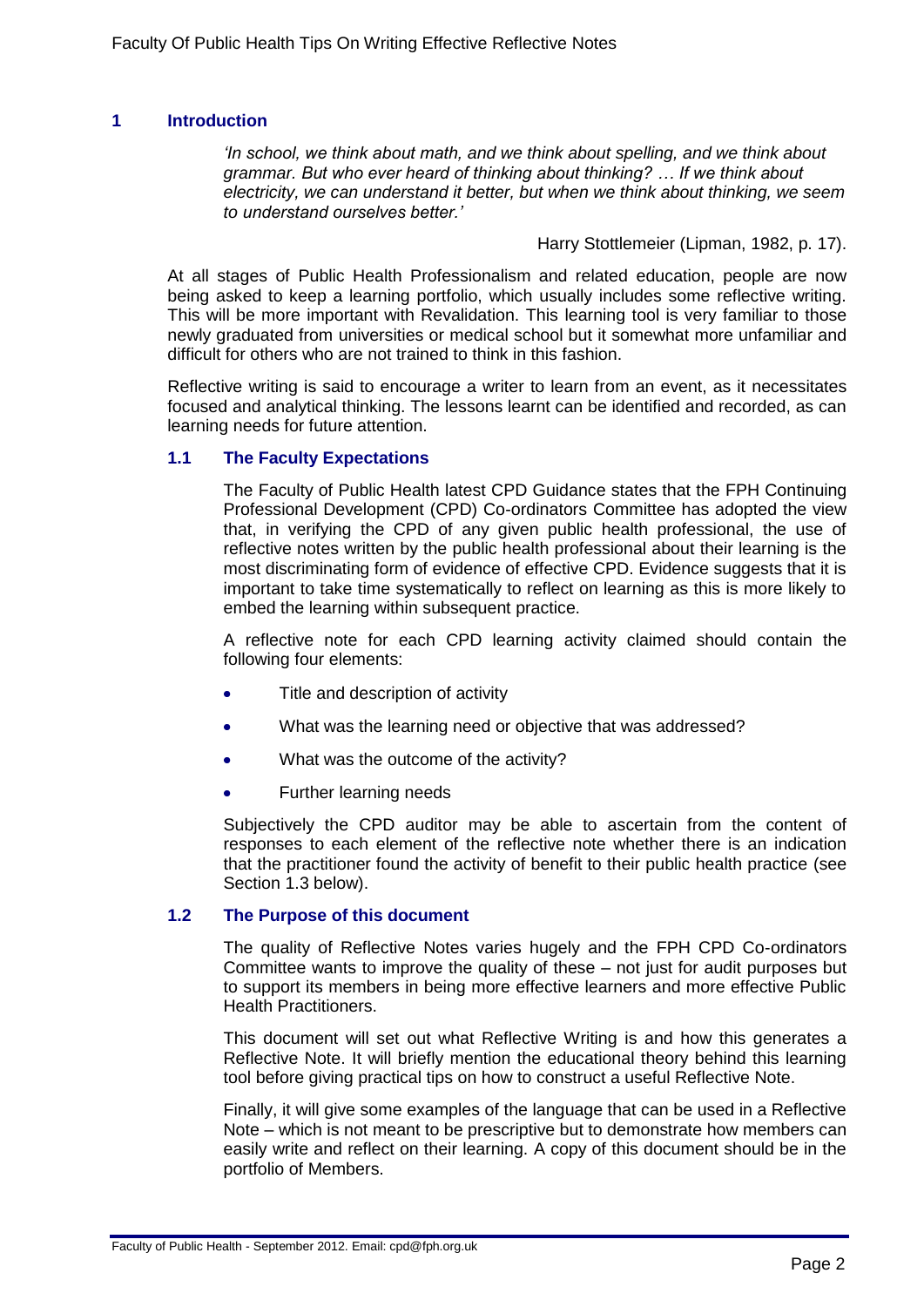## <span id="page-3-0"></span>**1.3 How to use this document**

This document is not intended to support a 'tick-box exercise' but to establish thinking patterns that genuinely promote professional growth and good practice. Members should find **Sections 4 and 5** particularly useful in the practical aspects of creating their personal Reflective Notes.

- Section 4 gives '*Tips on Writing Reflective Notes*' and includes a section on what the CPD auditors will be looking for in assessing the quality of Reflective Notes submitted.
- Section 5 breaks this down further by giving practical examples of the language that could be used when documenting individual Reflective Notes. Some members may find it useful to print off Section 5 for ease of access when they are completing their Reflective Notes on a contemporaneous basis.

## <span id="page-3-1"></span>**2 What is Reflection (Reflective Thinking)?**

A simple definition of reflection can be '*consciously thinking about and analysing what you are doing and what you have done; thinking about what and how you have learnt*'. There is a lot of theory behind reflection that can be very complex and some of this is touched upon in Section [3.](#page-5-1) Reflection is a developmental thinking process that is contextualised into past experiences, thus it is unique to each individual and not merely a description of the events themselves.

Reflection is a form of personal response to experiences, situations, events or new information. It is a 'processing' phase where interpretation, 'sense-checking', creation of meaning and planning for future takes place. This all amounts to a change that takes place in the individual, which can be summarised as a development or learning process. There is neither a right nor a wrong way of reflective thinking, there are just questions to explore.

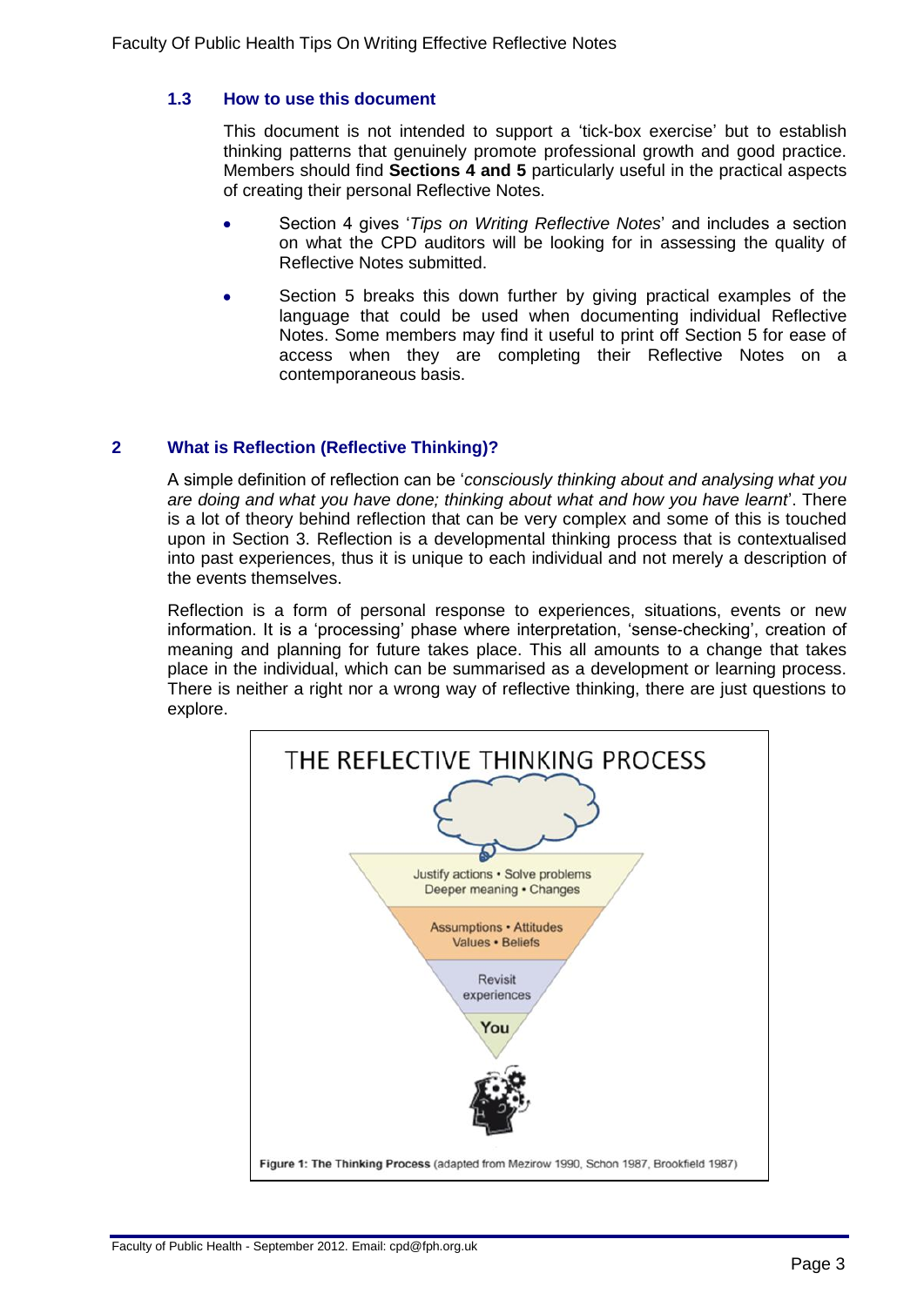Figure 1 shows that the reflective thinking process starts with you. Before you can begin to assess the words and ideas of others, you need to pause and identify and examine your own 'baseline' position. This involves revisiting your prior experience and knowledge of the topic you are exploring. It also involves considering how and why you think the way you do. The examination of your beliefs, values, attitudes and assumptions forms the foundation of your interpretation of a new events and ultimately building a richer understanding and new learning.

Reflective thinking demands that you recognise and define the valuable knowledge you bring to every new experience. The learning process fundamentally relies on the important connections between what you already know and how you place that in the context of new events. In this way, you become an active, aware and critical learner.

## <span id="page-4-0"></span>**2.1 What is reflective writing?**

Reflective writing provides evidence of reflective thinking and can also be a valuable tool for helping you to formulate and clarify your evolving thinking as it develops. In an academic context, reflective writing usually involves:

- Looking back at something (often an event, i.e. something that happened, but it could also be an idea or object).
- Documenting your personal analysis of the event or idea (thinking in depth and from different perspectives,).
- Writing carefully about what the event or idea means for you and your ongoing progress as a learner and/or practising professional.

Reflective writing is thus more personal than other kinds of academic writing. We all think reflectively in everyday life, of course, but perhaps not to the same depth as that expected in good reflective writing at CPD level. Genuinely reflective writing often involves 'revealing' anxieties, errors and weaknesses, as well as strengths and successes. This is fine as long as you show some understanding of possible causes, and explain how you plan to improve or manage a change in behaviour.

It is normally necessary to select just the most significant parts of the event or idea on which you're reflecting. It is often useful to '**reflect forward**' to the future as well as '**reflecting back**' on the past.

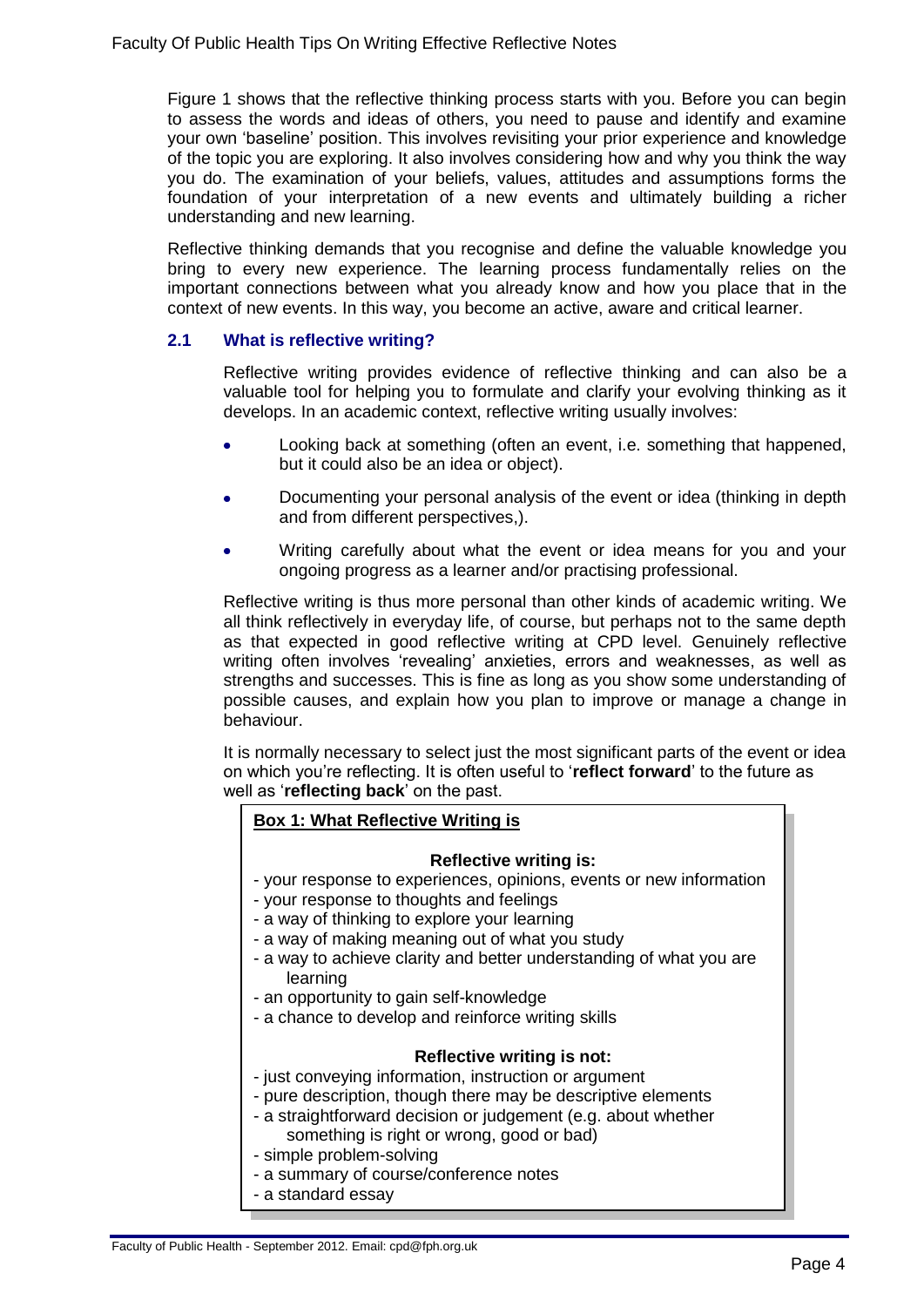## <span id="page-5-0"></span>**2.2 Why reflect - what are the benefits to the Practitioner?**

Learning is both an active and a reflective process. If you look at the learning cycle in Figure 2 you can see that reflection or thinking about what you have done and how and why you did it, form an integral part of learning. Because learning is often subconscious, we don't realise that we have gained new knowledge or understanding until we stop to contemplate a particular activity.

Reflection then, is a way for critical analysis, problem solving, synthesis of opposing ideas, evaluation, identifying patterns and creating meaning. Reflection will help you reach the higher levels of learning as well as identifying their own learning needs and improving your practice.

## <span id="page-5-1"></span>**3 The Theory behind Reflection**

Figure 2. Learning cycle and examples of each phase



The theory on learning and reflection comes from a number of different sources. It begins with Kolb's work on the learning cycles in 1984 and Schön's ideas about reflection, with Gibbs outlining the stages in reflection and reflective writing. David Kolb presented reflective learning as a diagram that is known as 'the Kolb cycle' – a modified version is outlined above in Figure 2.

Reflection is said to help to bridge the gap between theory and practice, and between offjob learning and on-job application. Reflecting on the real work problems can help to identify how best to apply what we know in practice. Reflection leads to critical awareness and enables us to look critically at our own behaviour, the behaviour of other people, and at the organisational and social context within which we operate. Reflection is used to combine the six levels of learning (See Table 1) with a bias towards the synthesis and evaluation.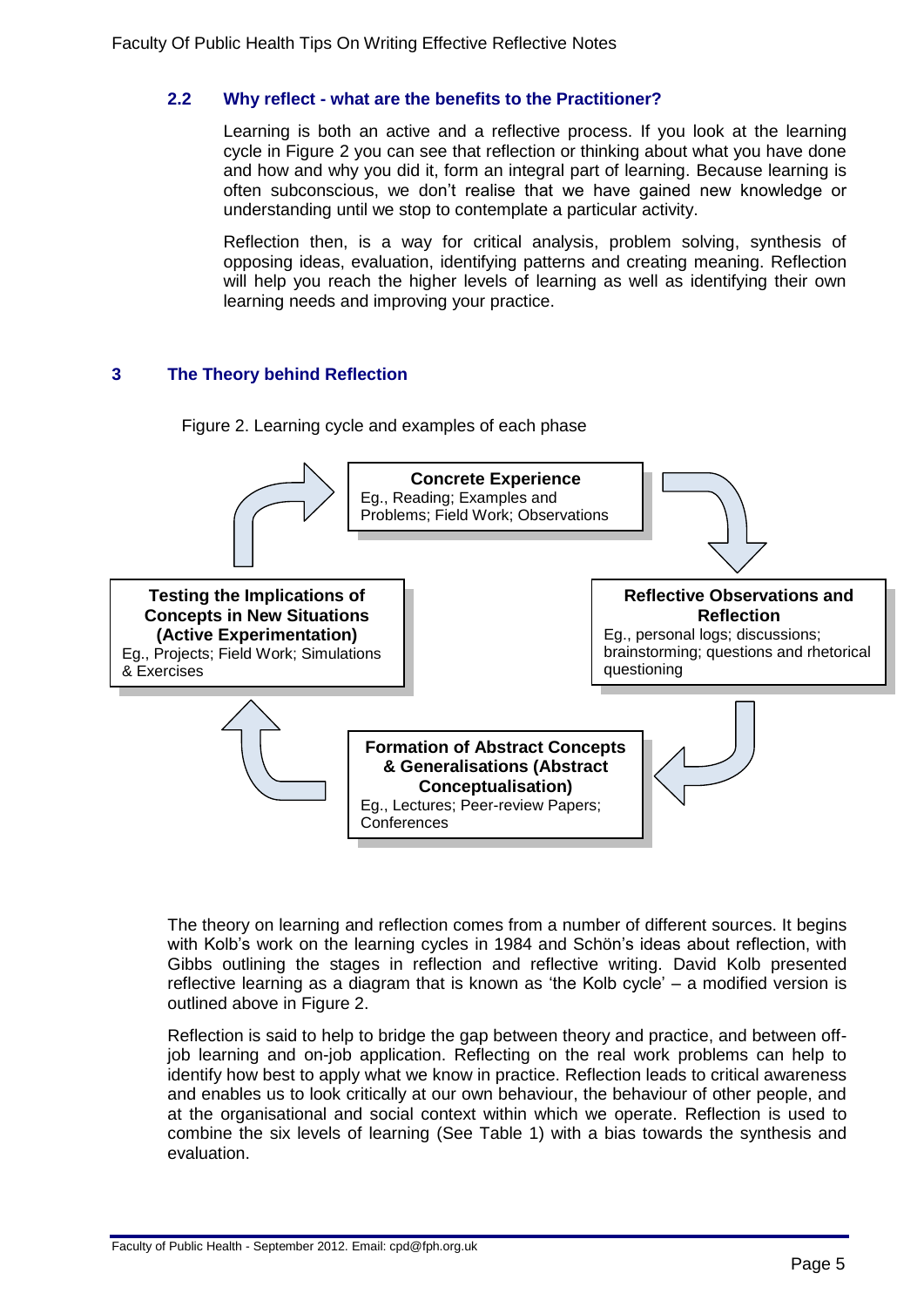Table 1. Six levels of learning

|                   | <b>Process</b>     | Explanation                                                  |
|-------------------|--------------------|--------------------------------------------------------------|
|                   | Knowledge          | Recognition and recall of information and facts - describing |
| Increasing        |                    | events                                                       |
| <b>Difficulty</b> | Comprehension      | Interprets, translates or summarises given information -     |
|                   |                    | demonstrating understanding of events                        |
|                   | <b>Application</b> | Uses information in a situation different from original      |
|                   |                    | learning context -                                           |
|                   | <b>Analysis</b>    | Separates wholes into parts until relationships are clear -  |
|                   |                    | breaks down experiences                                      |
|                   | <b>Synthesis</b>   | Combines elements to form new entity from the original       |
|                   |                    | one - draws on experience and other evidence to suggest      |
|                   |                    | new insights                                                 |
|                   | <b>Evaluation</b>  | Involves acts of decision making, or judging based on        |
|                   |                    | criteria or rationale - makes judgements about               |

All this means that reflection is not a bland or innocuous process – it is central to becoming a powerful, critical professional who is prepared to challenge the way things are done (See Box 2).

#### **Box 2: Why are we asked to write Reflective Notes?**

- To make connections
- To examine your learning processes
- To clarify what you are learning
- To reflect on mistakes and successes
- To become an active and aware learner
- To become a reflective practitioner in your professional life

Remember reflection and reflective writing is like any other skill, it will take time and practice to master it and you will only benefit from it if you approach it seriously.

## <span id="page-6-0"></span>**4 Tips on Writing Reflective Notes**

As previously mentioned, a reflective note for each CPD learning activity claimed should contain the following four elements:

- 4.1 Title and description of activity
- 4.2 What was the learning need or objective that was addressed?
- 4.3 What was the outcome of the activity?
- 4.4 Further learning needs

Good quality Reflective Notes are usually personal and individualised to each learning event. A standard template would negate the value of reflection. Box 1 outlines the basic rules in writing Reflective Notes. As it concerns your thoughts, reflective writing is mostly subjective. Therefore, in addition to being reflective and logical, you can be personal, hypothetical, critical and creative. You can comment based on your experience, rather than limiting yourself to academic or course evidence.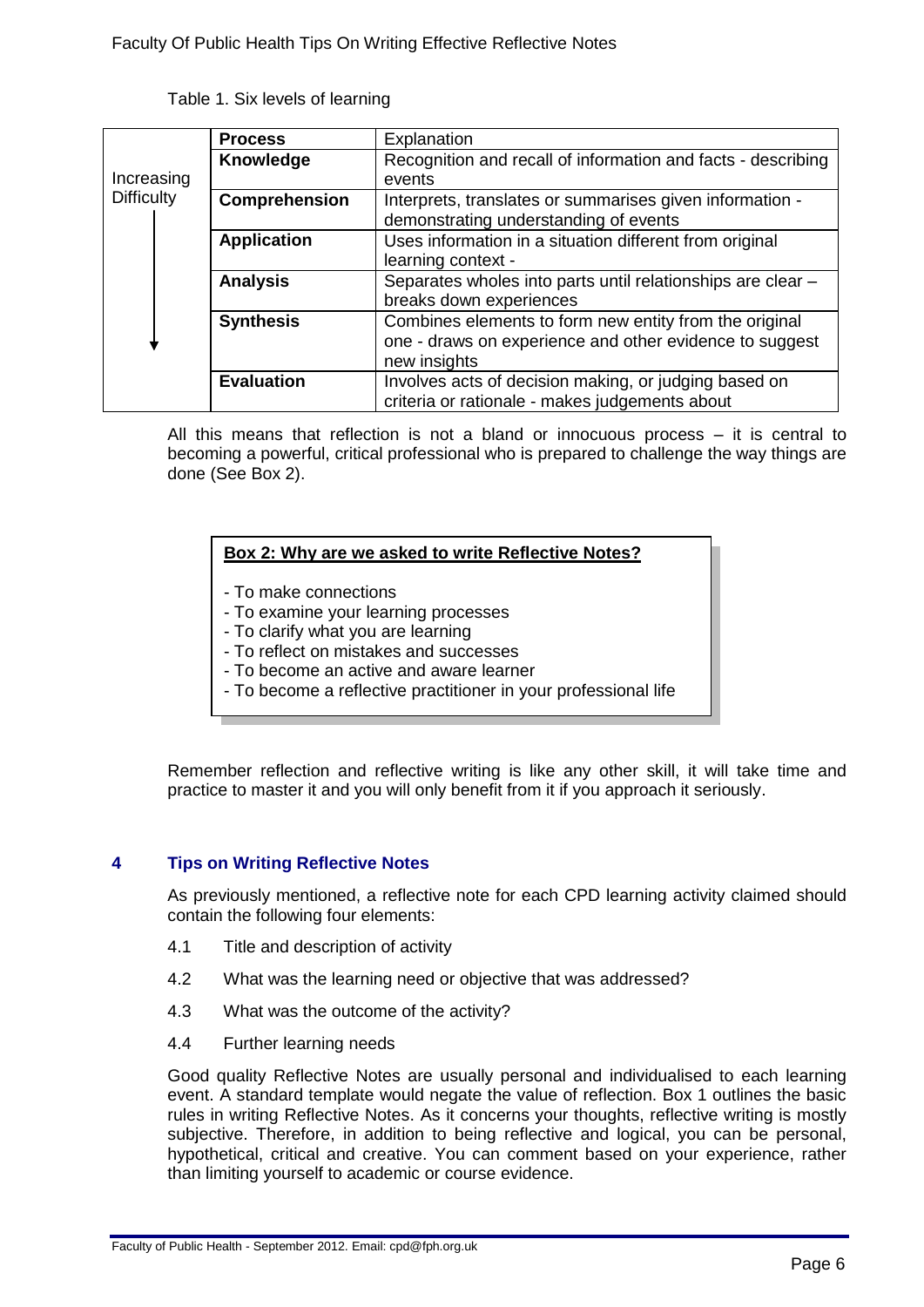Table 2 expands on the general approach to writing good Reflective Notes, and these are used to make the bulleted list in Section 4.5.

Hence, it is essential to consider which parts went well or badly regarding the learning event and why this is your assessment. Furthermore, explain what exactly you have learnt – which is new learning. Based upon this new learning what will you do differently next time? Ideally, this will lead you to identify further learning needs which can be part of your next PDP or can be flagged up at future appraisals.

| <b>Learning</b>                         | <b>CPD</b><br><b>Question</b> | <b>Comments</b>                                                                                                                                                   |
|-----------------------------------------|-------------------------------|-------------------------------------------------------------------------------------------------------------------------------------------------------------------|
| <b>Description:</b>                     | 4.1                           | What are you going to reflect on? Describe what happened (the<br>learning event)                                                                                  |
| Feelings:                               | 4.2, 4.3                      | What were your reactions and feelings? What did you think and<br>feel?                                                                                            |
| <b>Evaluation:</b>                      | 4.3                           | What was good and bad about the learning event? Make value<br>judgements.                                                                                         |
| <b>Analysis:</b>                        | 4.3, 4.4                      | What sense can you make of the learning event? Bring in ideas<br>from outside the learning event to help you (such as work<br>experience)                         |
| <b>Conclusions</b><br>(general):        | 4.3, 4.4                      | What can be concluded, in a general sense, from these learning<br>events and the analyses you have undertaken?                                                    |
| <b>Conclusions</b><br>(specific):       | 4.3, 4.4                      | What can be concluded about your own specific, unique,<br>personal situation or ways of working?                                                                  |
| <b>Personal</b><br><b>Action plans:</b> | 4.4                           | What are you going to do differently at work next time based on<br>this learning event? What steps are you going to take on the<br>basis of what you have learnt? |

#### Table 2. Guidelines for reflection

## <span id="page-7-0"></span>**4.5 What makes a Good Quality Reflective Note**

A good quality Reflective Note has many elements that relate to the actual learning activity, how the individual interacts with the new learning, how this learning is useful to the individual (often related to the PDP or job plan) and how this may cause a change in an individual's practice. Reflective writing is an activity that includes description (what, when, who) and analysis (how, why, what if). It is an explorative tool often resulting in more questions than answers.

## <span id="page-7-1"></span>**4.5.1 Style**

- Use full sentences and complete paragraphs  $\bullet$
- You can usually use personal pronouns like 'I', 'my' or 'we'  $\bullet$
- Keep colloquial language to a minimum (eg, kid, bloke, stuff)
- Keep the length appropriate or concise (quality not quantity)
- Presentation and legibility (especially if hand-written submissions)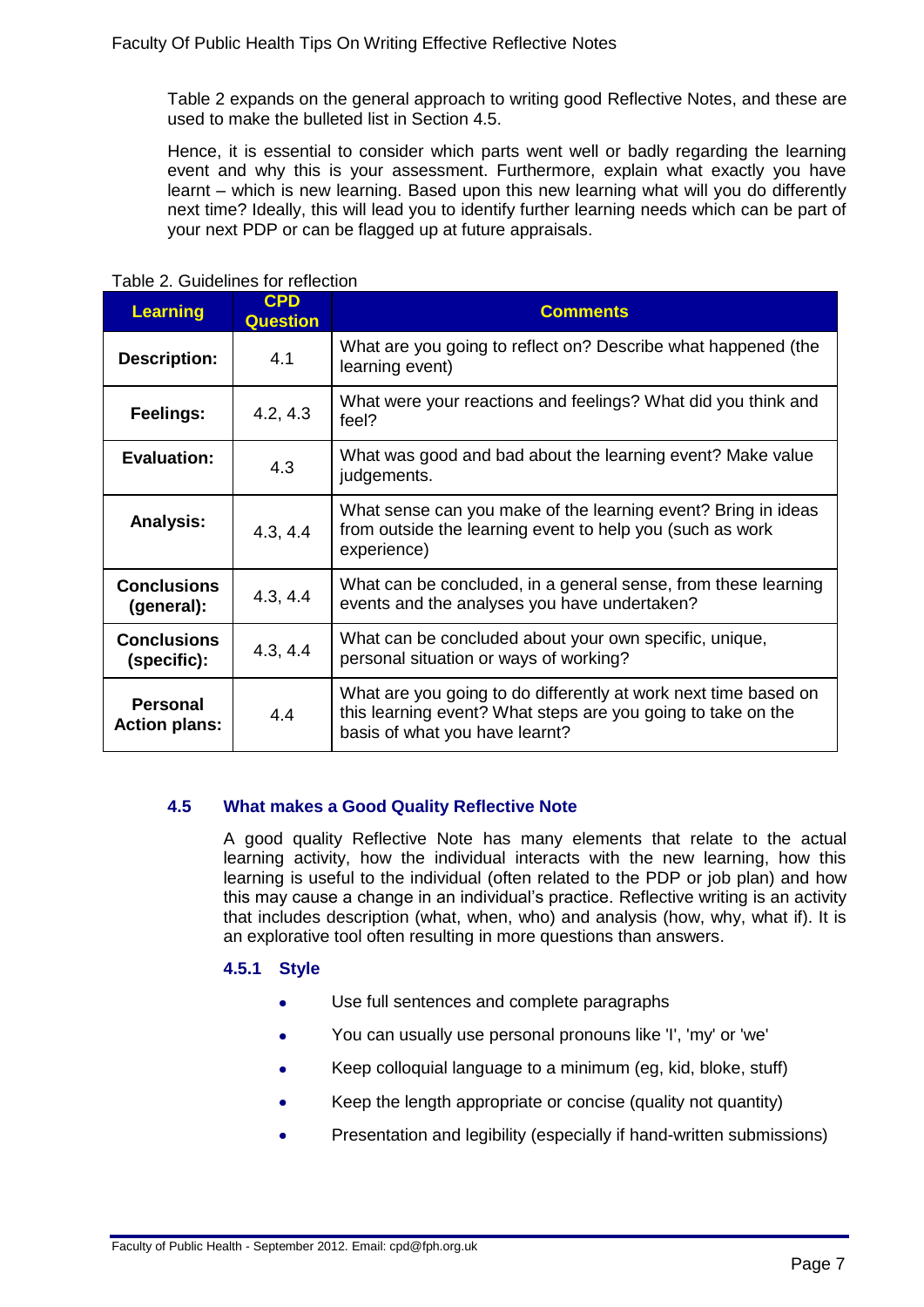- A reflective task may allow you to use different modes of writing and language:
	- descriptive (outlining what something is or how something ò was done)
	- explanatory (explaining why or how it is like that) ă
	- expressive (I think, I feel, I believe)

## <span id="page-8-0"></span>**4.5.2 Content**

- Clarity and good observation in presentation of learning event or ó issues;
- Depth and detail of reflective accounts;
- Honesty and self-assessment; ٠
- Thoroughness of reflection and self-awareness;
- Evidence of a willingness to revise ideas;
- Evidence of creative thinking;
- Evidence of critical thinking;
- Evidence of a deep approach to the subject matter of the journal article, or online learning
- Representation of different cognitive skills (synthesis, analysis, Ċ evaluation etc);

## <span id="page-8-1"></span>**4.5.3 Supportive Practice**

- Submit the right number of Reflective Notes for each learning event  $\bullet$ (see CPD guidance)
- Clear statement of the learning need and link to PDP, e.g., why was ä the Member there in the first place (Relationship of the entries in CPD Form to any relevant day to day activities)
- Match of the CPD Form, or learning events to the PDP
- A clear proposed action(s) in response to the reflection
- Questions that arise from the reflective processes and on which to reflect further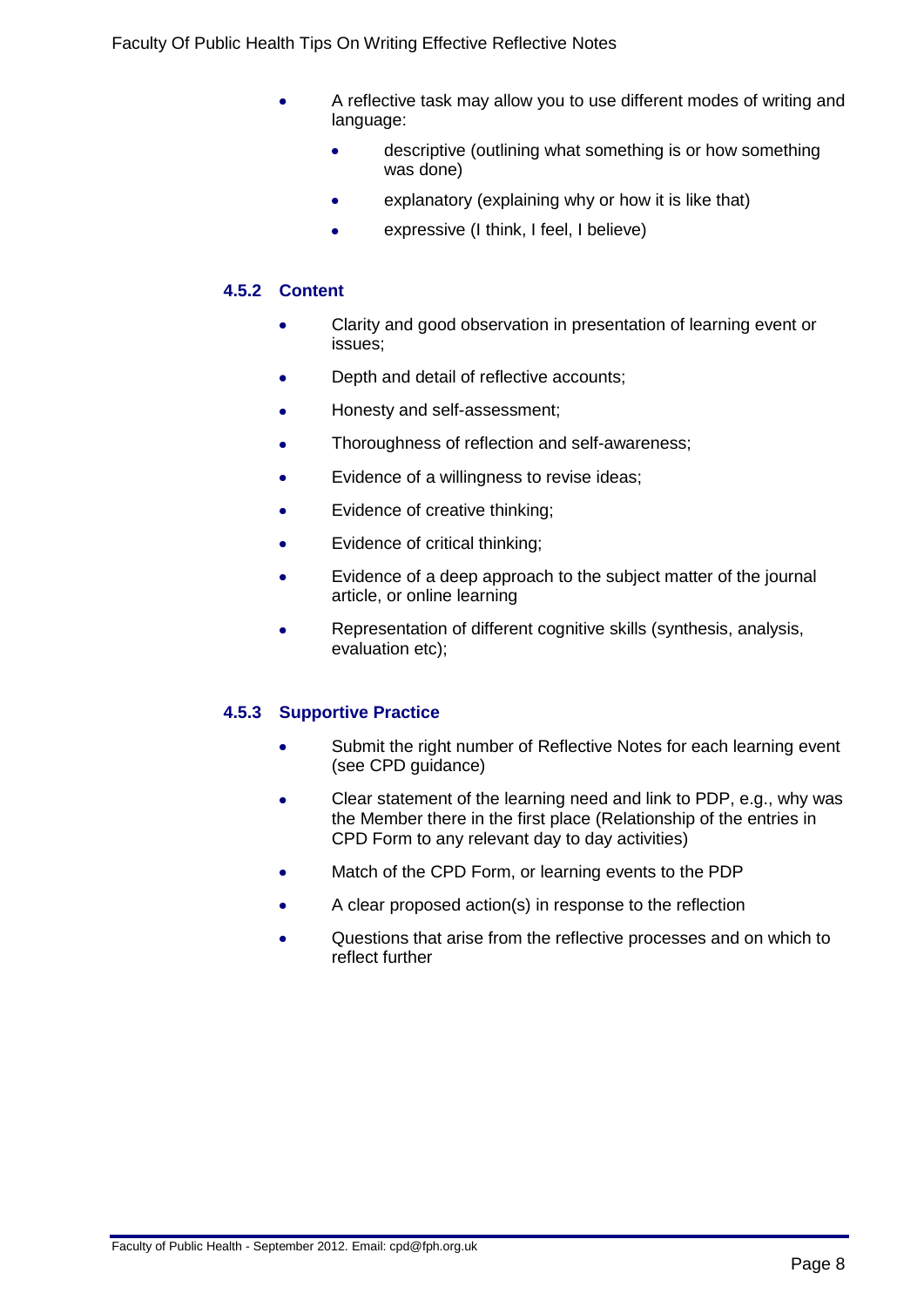## <span id="page-9-0"></span>**5 Useful Vocabulary**

The following are just a few suggestions for words and phrases that might be useful in reflective writing. Using any of these words and phrases will not in itself make you a good reflective writer, of course!

#### <span id="page-9-1"></span>**5.1 Description (the short bit!)**

We are not suggesting specific vocabulary for any descriptive elements of your reflective writing, because the range of possible events, ideas or objects on which you might be required to reflect is so great.

## **5.2 Interpretation & Analysis (probably the most important bit)**

<span id="page-9-2"></span>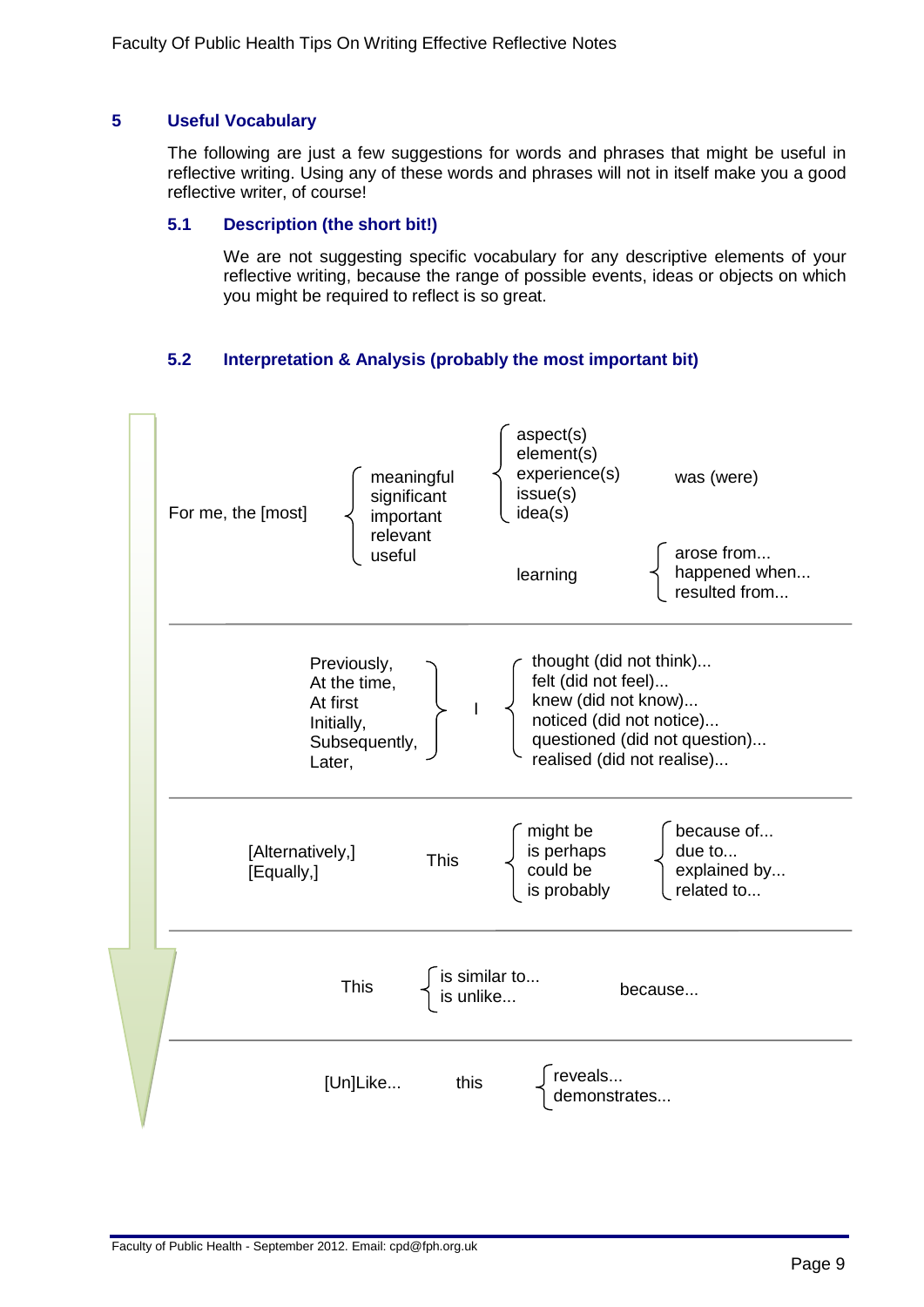## **5.3 Outcome & Synthesis**

<span id="page-10-0"></span>